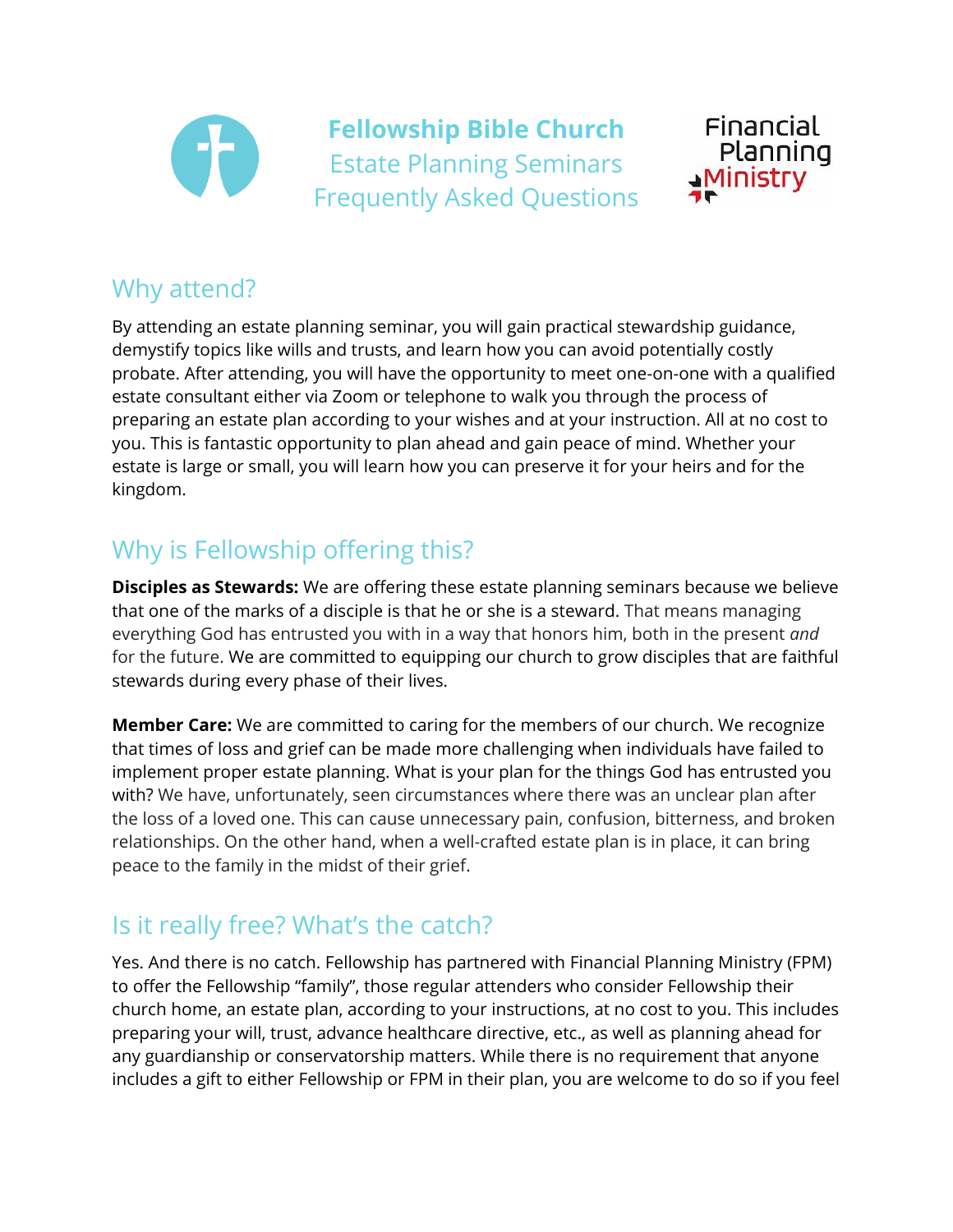led. However, both Fellowship and FPM encourage you to include funding for kingdom work in your estate plan.

#### Who is Financial Planning Ministry?

Financial Planning Ministry (FPM) is a trusted, proven non-profit ministry that Fellowship has financially partnered with so they can offer this service to our body. Ensuring your legacy has been the business of FPM for nearly 40 years. They remove the doubt and confusion surrounding estate planning through professional and courteous service and provide you with estate planning education and services that you and your family can count on. They take you through the entire process and even help you update your plans in the future should your circumstances change. Because they are an independent third party, complete confidentiality is assured.

### Why is this for Fellowship family only?

Fellowship believes that it's so important for members of our body to plan ahead for their families and be faithful stewards that we have financially partnered with Financial Planning Ministry to provide an estate plan, according to each individual's wishes, at no out-ofpocket cost to our members. Because the church is financially investing in this as a benefit for our Fellowship family, we have decided to currently limit this ministry to those regular attenders who consider Fellowship their church home.

### What if I'm not a Fellowship "member" yet?

If you're not a "member" yet but are a regular attender and consider Fellowship to be your church home, you are welcome to attend a seminar. The seminar is completely free.

If you're not sure yet whether you want to make Fellowship your home, we will offer estate planning seminars at various times throughout the year, and you can attend one at a later date. Whether you've been attending Fellowship for years or only visited a handful of times, we would love for you to prayerfully consider taking the next step toward joining Fellowship's mission and enroll in one of our upcoming Fellowship Next or Next Step classes.

### What should I expect? When will I get my documents?

**Seminar:** The estate planning seminar is an approximately 1.5 hour free education session where you will: (1) learn why having an estate plan is important, (2) be given a tool you will complete to determine how you want to set up your estate plan (the "Confidential Estate Planning Guide"), and (3) have the opportunity to schedule a follow-up appointment with a consultant from our ministry partner, Financial Planning Ministry (FPM) for the preparation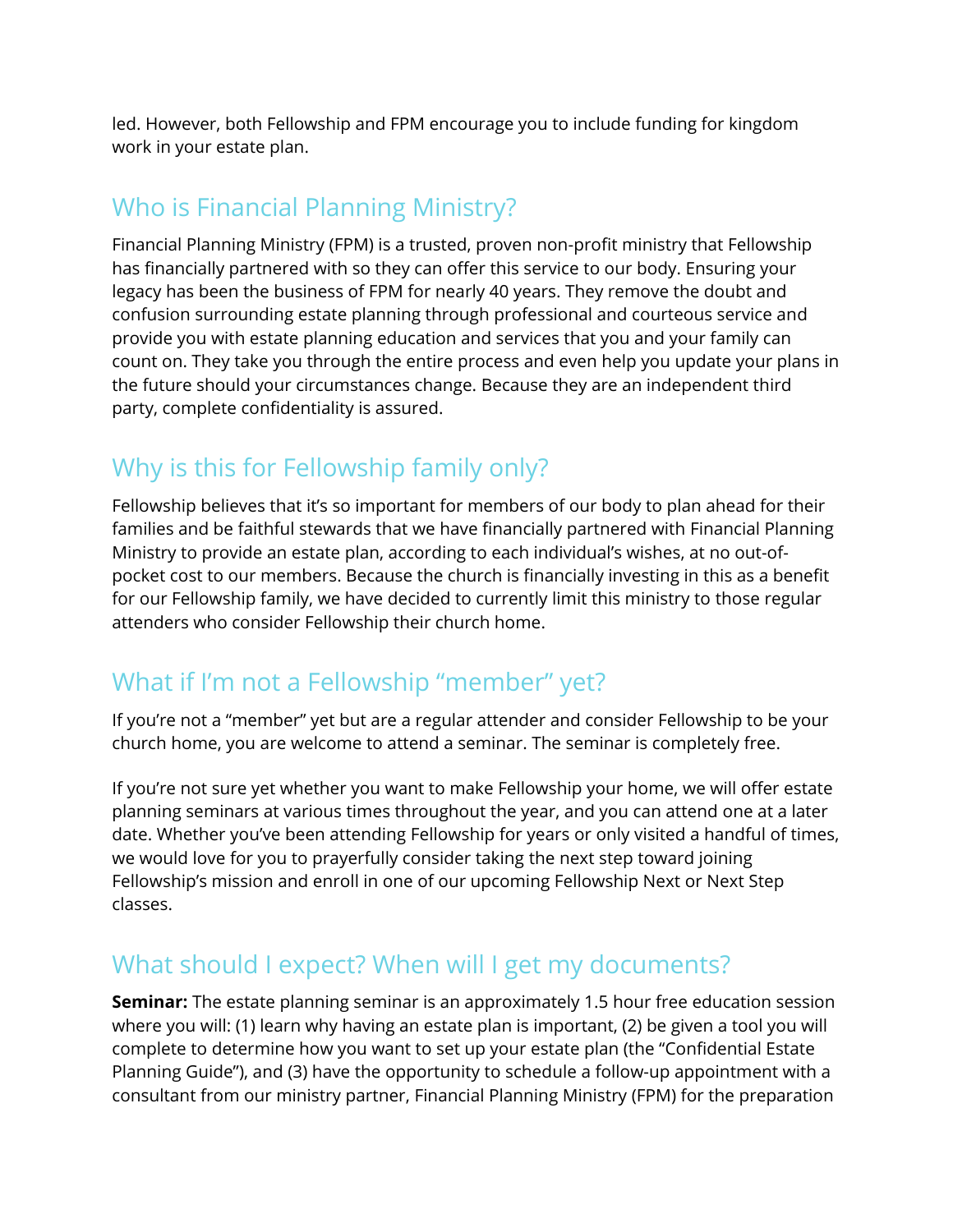or update of your estate plan, all at no cost to you. You do not need to bring anything specific with you to the seminar.

**Follow-up Appointment:** Three to four weeks after each estate planning seminar, FPM will offer a virtual one-on-one appointment, or you can meet over the phone with one of their estate consultants. This is an opportunity to discuss the estate plan intentions you've recorded in your Confidential Estate Planning Guide, ask questions, and determine if moving forward with an estate plan from FPM is the right next step for your family, or if you should work with your own attorney or create your estate planning documents in some other way.

**Receive Personalized Estate Planning Documents:** After completing your follow-up appointment and submitting your Confidential Estate Planning Guide and necessary documents, FPM will create your personalized estate planning documents prepared according to your wishes and instructions. This process typically takes a couple of months from the time you submit all your completed paperwork. FPM will then send to you a set of estate planning documents ready for you to sign and have notarized.

**Revise at Any Time:** We understand that things in your life may change. Whether you move, your family expands or contracts, or your intentions change, you might want to modify your estate plan. It's typically a good idea to review your estate plan every five to ten years to ensure it stays in line with your intentions and current circumstances. You may contact to FPM at any time to modify your estate plan at no cost to you.

### What if I'm married and we can't attend the seminar together?

Life is busy. We understand juggling childcare, work commitments, and a variety of other things in your life can be challenging. However, we strongly recommend that both spouses attend the seminar, so both of you can learn about the options available in creating an estate plan. If for some reason that's not possible, one of you is welcome to attend the seminar and then work together on the Confidential Estate Planning Guide before you both meet with the estate consultant.

## Can you tell me more about Financial Planning Ministry?

[Financial Planning Ministry](https://www.fpm.org/) (FPM) is a trusted, proven non-profit ministry that Fellowship has financially partnered with so they can offer this service to our body. (FPM) has been a trusted name in estate planning and planned giving since 1982. More than 36,000 families and individuals have benefitted from their unique "stewardship through estate planning" ministry. FPM works with over 130 partners like Fellowship. As an organization, they present over 350 estate planning seminars per year.